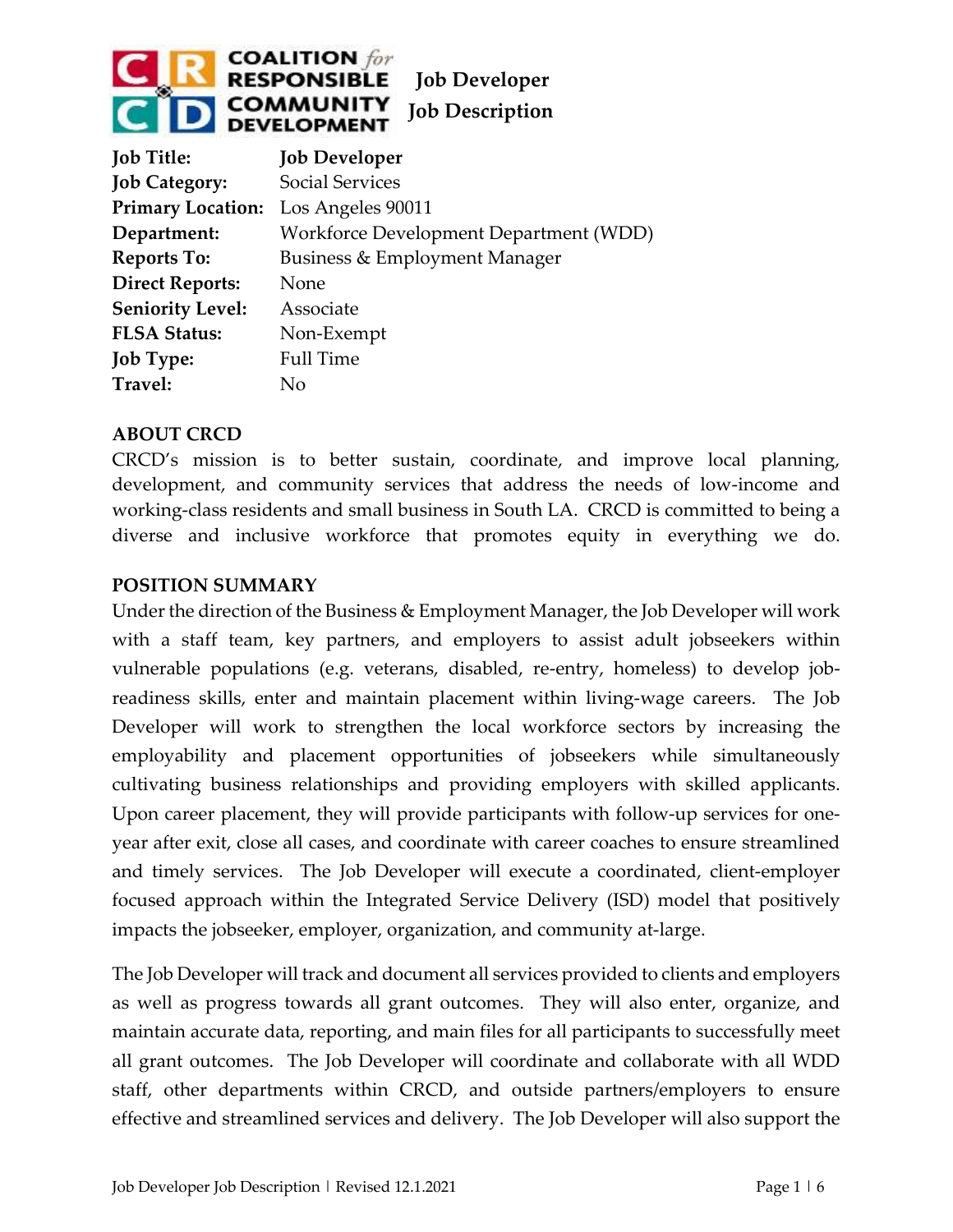

organization's 5-year strategic plan and work closely with management to ensure alignment and consistent progress towards those goals.

- 40% of time will be providing job-readiness hard skill development services such as resume prep, placement, retention, and follow-up services for jobseekers 1-year after exit
- **40%** of time cultivating and maintaining employer partnerships leading to living wage jobs from direct placements, hiring events, etc. as well connecting with various employer networks
- **15%** of efforts will be dedicated to entering, organizing, and maintaining accurate data, reporting, and main files for all participants aligned and leading towards successful grant outcomes, including administrative and compliance responsibilities
- **5%** of time will support management and the entire WDD team with assessment, planning, and improvement of the service delivery model and its execution

## **ESSENTIAL DUTIES & RESPONSIBILITIES**

1. Utilize various recruitment strategies, including social media and virtual platforms, to engage the community, partners, and other CRCD departments to recruit and intake adult jobseekers within various vulnerable populations (e.g. veterans, re-entry, disabled, homeless) into WorkSource Center services

2. Provide approximately 100+ adult jobseekers with career planning job-readiness (hard skills) training; placement support into high growth industries; employment retention and follow-up services one-year after exit; and final case closure

3. Track and organize weekly to quarterly all job-readiness training, placement, retention, and follow-up services case notes and outcomes progress on CalJOBS/Salesforce platforms, including within internal tracking sheets

4. Create/implement job-readiness services/workshops such as resume writing, mock interviews, computer literacy, etc. via in-person, virtual, and social media platforms on a weekly basis to meet the needs of the 21st century workforce

5. Implement various placement strategies on a weekly basis with jobseekers such as direct placements, on-the-job training (OJT), job fairs, targeted local hire, prescreening and matching with employer referrals, etc.

6. Achieve dozens of job placements monthly with fluctuattion according to grant deliverables

- 7. Outreach, engage, cultivate relationships among businesses & employers weekly
- 8. Create relationships with employers in various high growth industries such as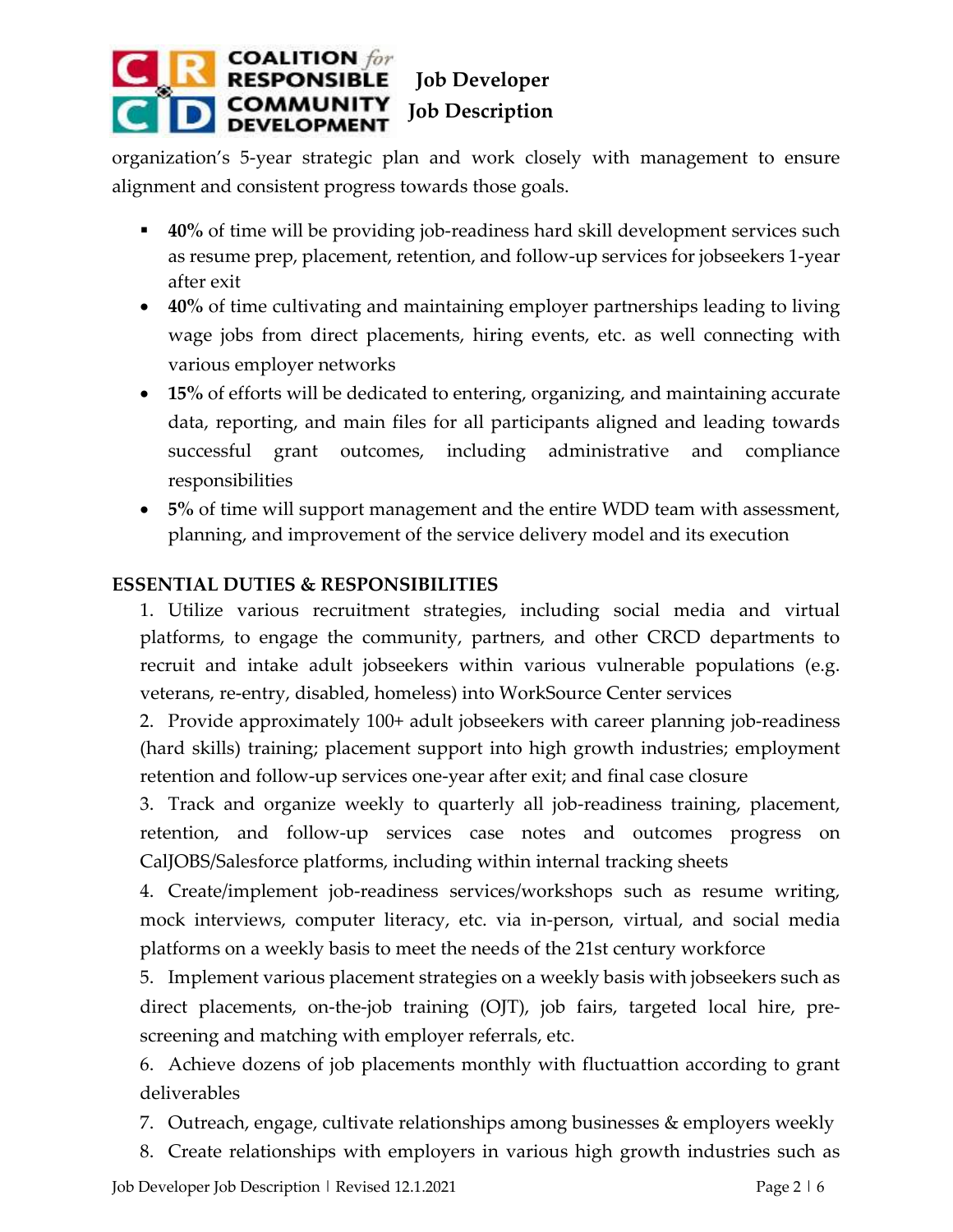

construction, transportation, hospitality, clean energy, etc. and coordinate placement of qualified candidates

9. Maintain files for all business services provided (e.g. employer files) such as business needs assessment forms, clients referrals, etc. within specific data systems, including but not limited to internal databases, spreadsheets, ETO, Salesforce and Cal**IOBs** 

10. Gather, organize, and post job leads, recruitment events, hiring employers, job fairs, etc. on a consistent basis via hard copy and virtual/social media platforms

11. Organize business service displays within the WorkSource Center locations

*12.* Facilitate weekly to monthly case conferencing for participant caseload amongst the staff team and key partners to ensure adequate service delivery and monitor progress towards all grant outcomes

13. Oversee referrals for small businesses services to Business Source Center and other gov't and community-based-organizations who can support the needs of entrepreneurs and small business owners

14. Initiates and participates within employer work groups, round tables, chambers of commerce, business corridors and other initiatives in appropriate targeted sectors 15. Help lead monthly/quarterly advisory council meetings with employers who serve as advisors for CRCD's Workforce Development Department (WDD)

16. Complete weekly/monthly/quarterly reports to provide the organizational leadership with ongoing grant progress and success

17. (Co)Facilitate weekly to monthly case conferencing for participant caseload amongst the staff team and key partners to ensure adequate service delivery and progress towards all grant outcomes

18. Complete, maintain, and self-audit all employer files, and employment services documentation, including daily/weekly tracking of job-readiness services, and progress towards outcomes

19. Understand and follow the Integrated Service Delivery model, and collaborate with Career Coaches to ensure coordinated services and the smooth transition of participants from skills development and training to employment services through follow-up

20. Work with all other service delivery staff within WDD, management, other CRCD departments, and grant partners to provide quality services to participants and meet grant deliverables

21. Be flexible in a rotating work schedule at times when service delivery requires it such as during recruitment activities, which can include evening and weekend work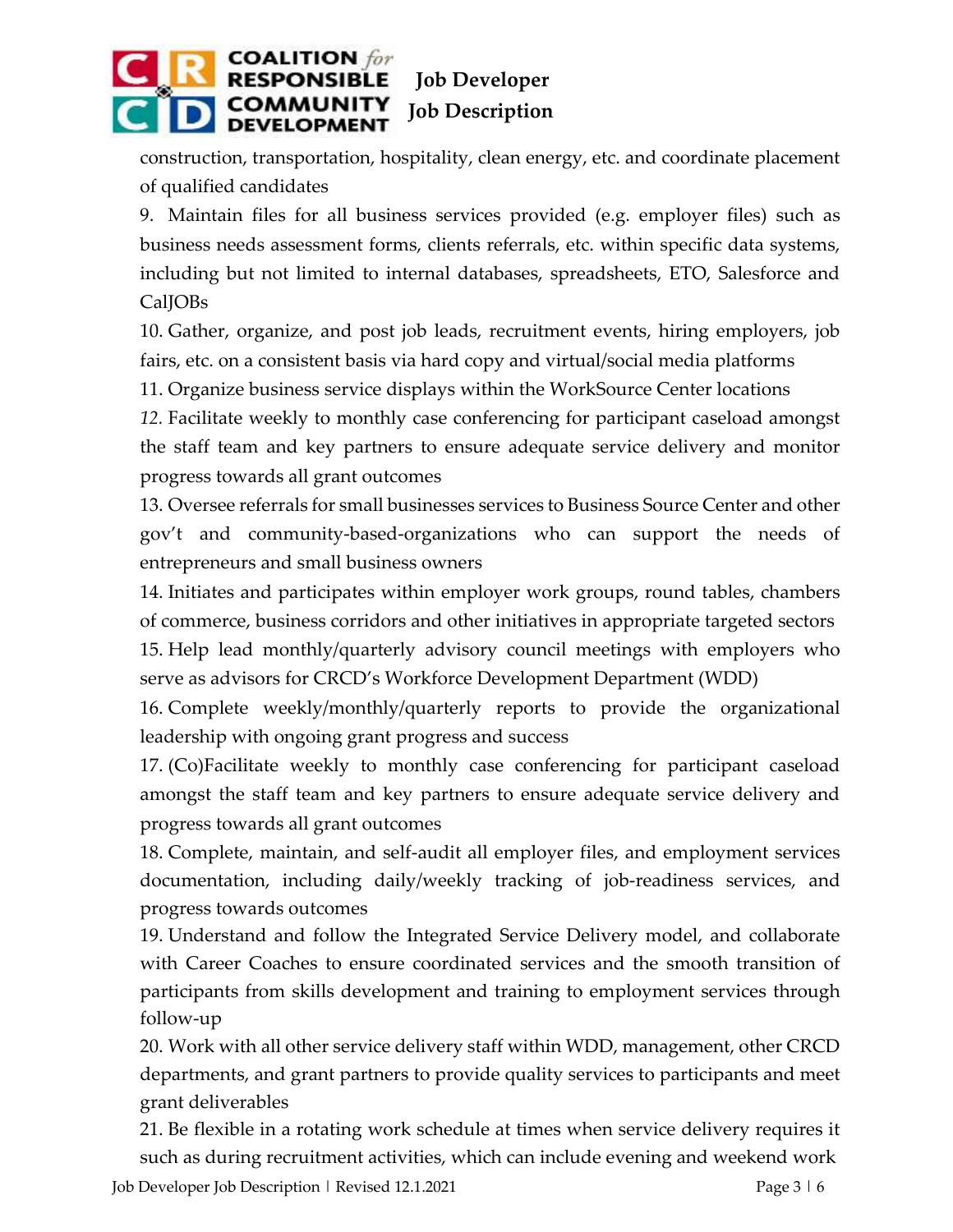

22. Be able to work with and co-locate at local grant partner facilities for portions of caseload

23. Maintain professional boundaries and a positive work environment with all participants, staff, partners, supporters, and collaborators

24. Handle all client concerns, complaints, feedback, and recommendations promptly and with professionalism and with the support of the staff team as needed

- 25. Participate in all WDD staff planning, including the 5-Year Strategic Plan
- 26. Uphold CRCD's mission & professionally represent the agency at assigned events

## **MINIMUM QUALIFICATIONS**

- Bachelor's degree in related field; or minimum four years of related experience without formal education
- At least 2 4 years' experience in providing job development, staffing or business services in non/for profit organizations
- Experience, comfort, and desire to work with various vulnerable populations such as re-entry, homeless, veterans, disabled, low-income, etc.
- Basic proficiency in Microsoft Office (Word, Excel, Ppt)
- Basic proficiency in data tracking systems and tools (e.g. MIS)
- Strong organizational skills to manage large caseload, data, and reporting duties
- Demonstrated ability to work on multiple projects simultaneously, meet deadlines
- Reliable, flexible team player who works well with minimal supervision, has a good work ethic, and can set and maintain personal boundaries
- Demonstrated knowledge of participant community resources & services
- Reliable transportation, valid driver's license, and car insurance as required by law

## **PREFERRED QUALIFICAITONS**

- Staffing/business services experience
- WorkSource Center service delivery experience highly desirable
- Dedicated experience in working with vulnerable populations highly desirable
- Bilingual in Spanish/English highly desirable
- Member of the target population a plus

## **WORK ENVIRONMENT**

- 1. On occasion walk or drive to different local sites throughout the day.
- 2. Regularly required to sit, stand, bend, and occasionally lift or carry up to 35 lbs.
- 3. Combination of field and office environment.
- 4. May necessitate working in busy and loud environments.
- 5. May be exposed to elements like cold, heat, dust, noise, and odor.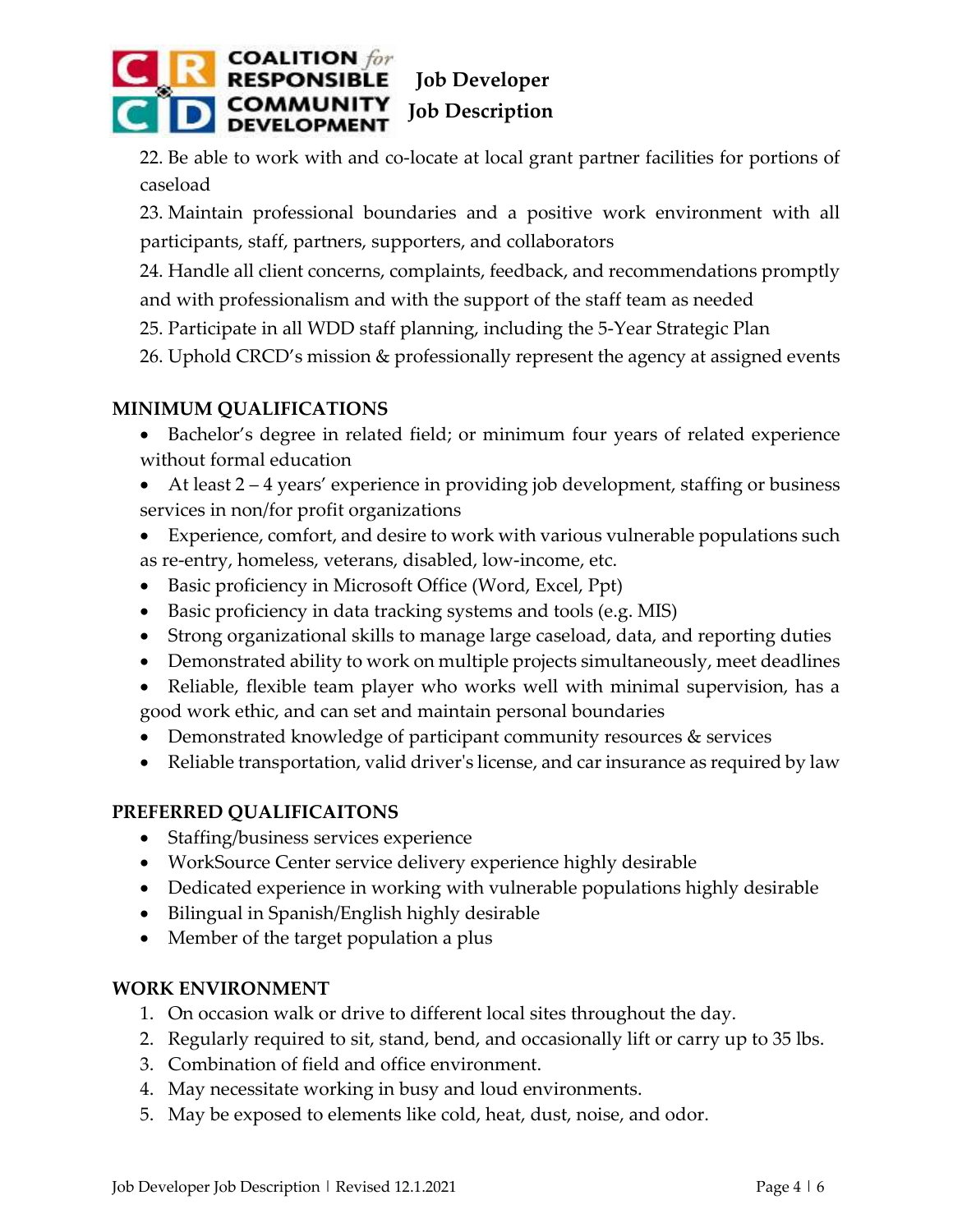

- 6. Work regularly in a community that is exposed to gang activity, substance use, homelessness, and high unemployment rates.
- 7. This is not a work-from-home position

# **RESPONSIBILITIES COMMON TO ALL AGENCY EMPLOYEES**

- 1. Encompass a "do whatever it takes approach" to serving our community
- 2. Always maintain a safe work environment and confidentiality.
- 3. Be proactive, creative, flexible in determining, evaluating & resolving issues.
- 4. Organize &prioritize multiple activities to meet all external & internal deadlines.
- 5. Maintain professional demeanor that reflects positively on the agency.
- 6. Demonstrate respect and courtesy toward others.
- 7. Able to thrive in a work environment emphasizing teamwork and collaboration.
- 8. Respond in a timely manner in all aspects of communication.
- 9. Regular and prompt attendance in the office is required
- 10. Work with limited to minimum supervision.
- 11. *Perform other duties as assigned by your supervisor and or executive team.*

#### **BENEFITS**

- Dental, Vision, Medical Benefits: CRCD is in the top 10% for excellent employee benefits for non-profit organizations. CRCD offers 80% employee paid and 60% dependent paid medical
- 401K eligibility to participate from day one and up to 3% matching after one year
- Flexible Spending Account (FSA)
- Short-Term & Long-Term Disability, Accident, and Hospital Indemnity
- Whole Life Insurance, College Funding Plans/529 Savings Plan from Principal
- Pet insurance, Legal/ID Theft
- Generous work/life balance
- 13 Paid Holidays

CRCD is a mandatory vaccination employer for COVID-19 and its variants. COVID-19 vaccination is mandatory for employment. As such, all CRCD employees must be fully vaccinated against COVID-19, including new hires. All new hires must provide proof of vaccination on or before their start date; alternatively, new hires may request a medical or religious exemption on or before their start date. If a new hire requires a medical or religious exemption, CRCD will engage in the interactive process with the new hire; a new hire cannot begin working for CRCD until the medical or religious exemption application has been approved. Similarly, if a new hire is not yet vaccinated, CRCD will delay the start date until the new hire can provide proof of vaccination or approval of a medical or religious exemption application.

All candidates are subject to a criminal history check and meet CRCD's criteria regarding criminal history and must pass background check conducted by LA County. CRCD is an Equal Opportunity Employer is an equal opportunity employer to all, regardless of age, ancestry, color, disability (mental and physical), exercising the right to family care and medical leave, gender, gender expression, gender identity, genetic information, marital status, medical condition, military or veteran status, national origin, political affiliation, race, religious creed, sex (includes pregnancy, childbirth,